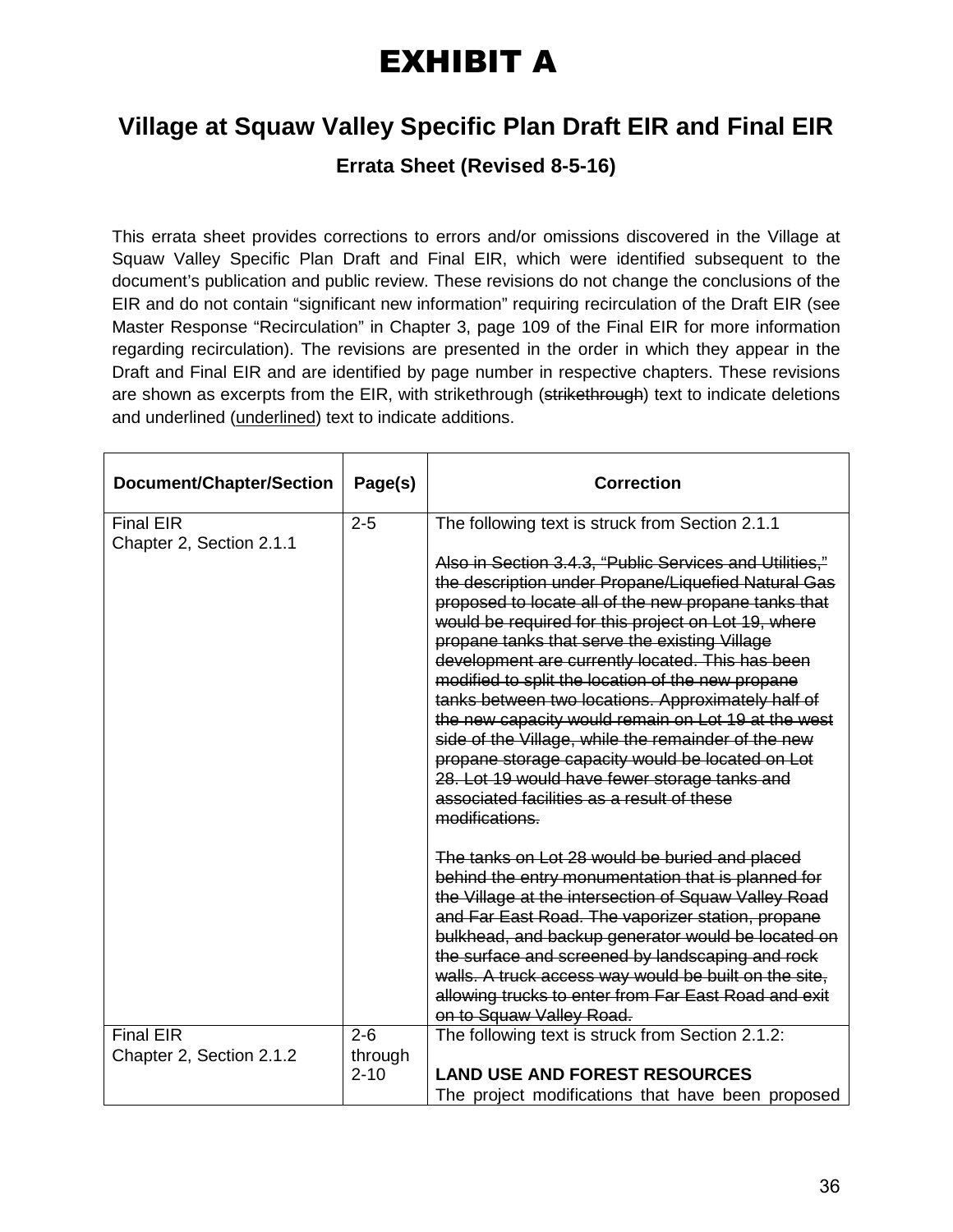| by the applicant since the DEIR was released do not<br>change the proposed maximum density or types of<br>land uses that were analyzed in the proposed action<br>for the DEIR. The proposed changes to the Placer<br>County General Plan, Placer County Zoning<br>Ordinances, and the SVGPLUO remain the same as<br>those that were proposed in the VSVSP. The<br>analysis of impacts of those changes in the DEIR<br>remains unchanged, concluding that the impact<br>would be less than significant.                                                                                                                                                                                                                                                                                                                                                                                               |
|------------------------------------------------------------------------------------------------------------------------------------------------------------------------------------------------------------------------------------------------------------------------------------------------------------------------------------------------------------------------------------------------------------------------------------------------------------------------------------------------------------------------------------------------------------------------------------------------------------------------------------------------------------------------------------------------------------------------------------------------------------------------------------------------------------------------------------------------------------------------------------------------------|
| The project modifications that have been made<br>include the location of new propane storage facilities<br>on Lot 28 in addition to the existing propane tanks on<br>Lot 19. Lot 19, the Mountain Maintenance Yard, is<br>already zoned for heavy commercial uses (V-HC)<br>such as the propane storage tanks and maintenance<br>facilities. Lot 28 is proposed by the project to be<br>zoned for forest recreation (V-FR), an open space<br>designation. As proposed in the April 2015 Specific<br>Plan, propane storage facilities would not be an<br>allowed use on Lot 28. However, the zoning<br>designation for Lot 28 has been modified to include<br>an overlay zone such that propane storage would be<br>a permissible use on Lot 28 if the VSVSP is<br>approved. Propane storage would not be an allowed<br>use on other lots within the VSVSP proposed to be<br>zoned forest recreation. |
| None of these changes would alter the DEIR's<br>conclusions regarding impacts associated with<br>division of an established community, conflict with<br>land use plans or policies adopted for avoiding or<br>mitigating and environmental effect, development of<br>incompatible uses, alteration of planned uses, or<br>economic or social changes leading to environmental<br>changes, all of which were found to be less than<br>significant.                                                                                                                                                                                                                                                                                                                                                                                                                                                    |
| The analysis of forest resources that would be<br>affected by the project has also remained essentially<br>unchanged. Removal of consideration of the Five<br>Lakes Connector trail as part of the Proposed Parks<br>and Recreation Improvements may reduce forest<br>impacts by the small number of trees that would have<br>been removed as part of constructing that trail. The<br>conclusion in the DEIR that impacts to forest<br>resources would be less than significant remains<br>unchanged.                                                                                                                                                                                                                                                                                                                                                                                                |
| <b>BIOLOGICAL RESOURCES</b>                                                                                                                                                                                                                                                                                                                                                                                                                                                                                                                                                                                                                                                                                                                                                                                                                                                                          |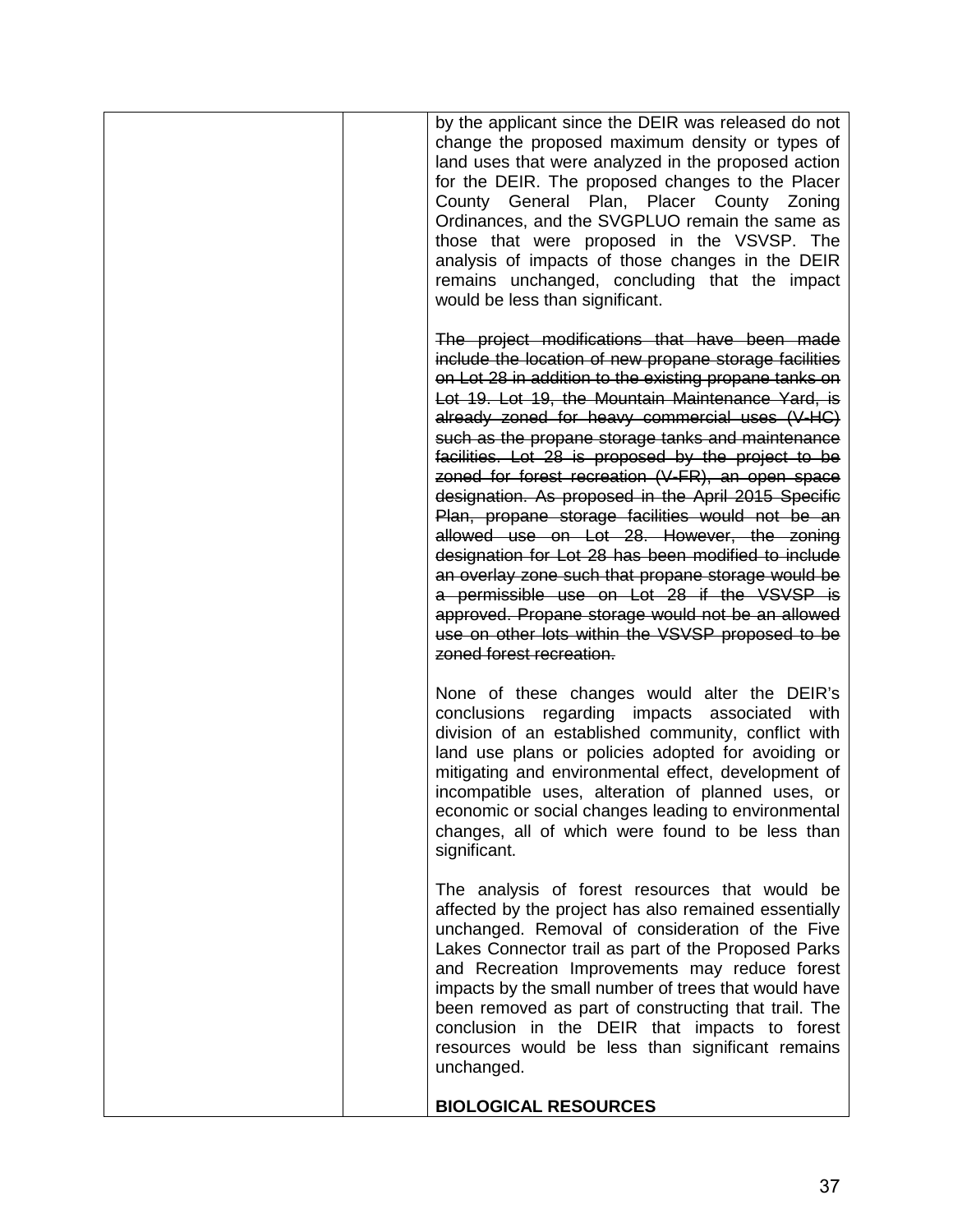| The proposed modifications to the project may<br>slightly reduce the potential impacts to biological<br>resources by moving the bike trail away from Squaw<br>Creek on the East Parcel, and by removing the Five<br>Lakes Connector trail from consideration as part of<br>the Proposed Parks and Recreation Improvements<br>due to potential risks to Sierra Nevada yellow-legged<br>frog<br>habitat. Overall, this would be a<br>slight<br>improvement related to biological resources, and the<br>effects described in the DEIR would remain<br>essentially unchanged. Also, see the Master<br>Response regarding water supply for a discussion of<br>the effects of groundwater pumping on biological<br>resources and creek restoration benefits.                                                                                                                                     |
|--------------------------------------------------------------------------------------------------------------------------------------------------------------------------------------------------------------------------------------------------------------------------------------------------------------------------------------------------------------------------------------------------------------------------------------------------------------------------------------------------------------------------------------------------------------------------------------------------------------------------------------------------------------------------------------------------------------------------------------------------------------------------------------------------------------------------------------------------------------------------------------------|
| The proposed changes to the propane storage site<br>locations would not significantly change the<br>conclusions in the DEIR for biological resources.<br>Locating additional storage on Lot 19 was analyzed<br>for potential impacts from leaks or spills due to its<br>proximity to Squaw Creek in the Hazards section of<br>the DEIR, and it was determined that sufficient<br>regulatory control was in place to reduce the risk of<br>such an event to be less than significant. Similarly,<br>Lot 28 is proximate to Squaw Creek, and the same<br>conclusions can be made.                                                                                                                                                                                                                                                                                                            |
| Appendix E1 of the DEIR shows the habitat impact<br>assumptions that were made for each lot in the<br>VSVSP. The assumption for Lot 19, where all the<br>propane storage tanks were to be located for the<br>proposed project, was that habitat would be 100<br>percent removed. With the proposed modifications,<br>approximately half of the propane storage capacity<br>would be transferred to Lot 28. In the DEIR, Lot 28<br>was already assumed to be 100 percent affected by<br>the project. It is a gravel surface at the present time,<br>and the applicant intends to use Lot 28 for entry<br>monumentation and arrival information. The lot would<br>also be graded. The addition of a buried propane<br>storage tank, a vaporizer station, a back-up<br>generator and an access way for propane trucks,<br>would not change project effects related to habitat<br>disturbance. |
| <b>VISUAL RESOURCES</b><br>The DEIR identifies a number of significant,<br>significant,<br>potentially<br>and<br>significant<br>and<br>unavoidable impacts to visual resources. Mitigation<br>Measure 8-2 in the DEIR requires the project<br>applicant to obtain Design Review approval from the                                                                                                                                                                                                                                                                                                                                                                                                                                                                                                                                                                                          |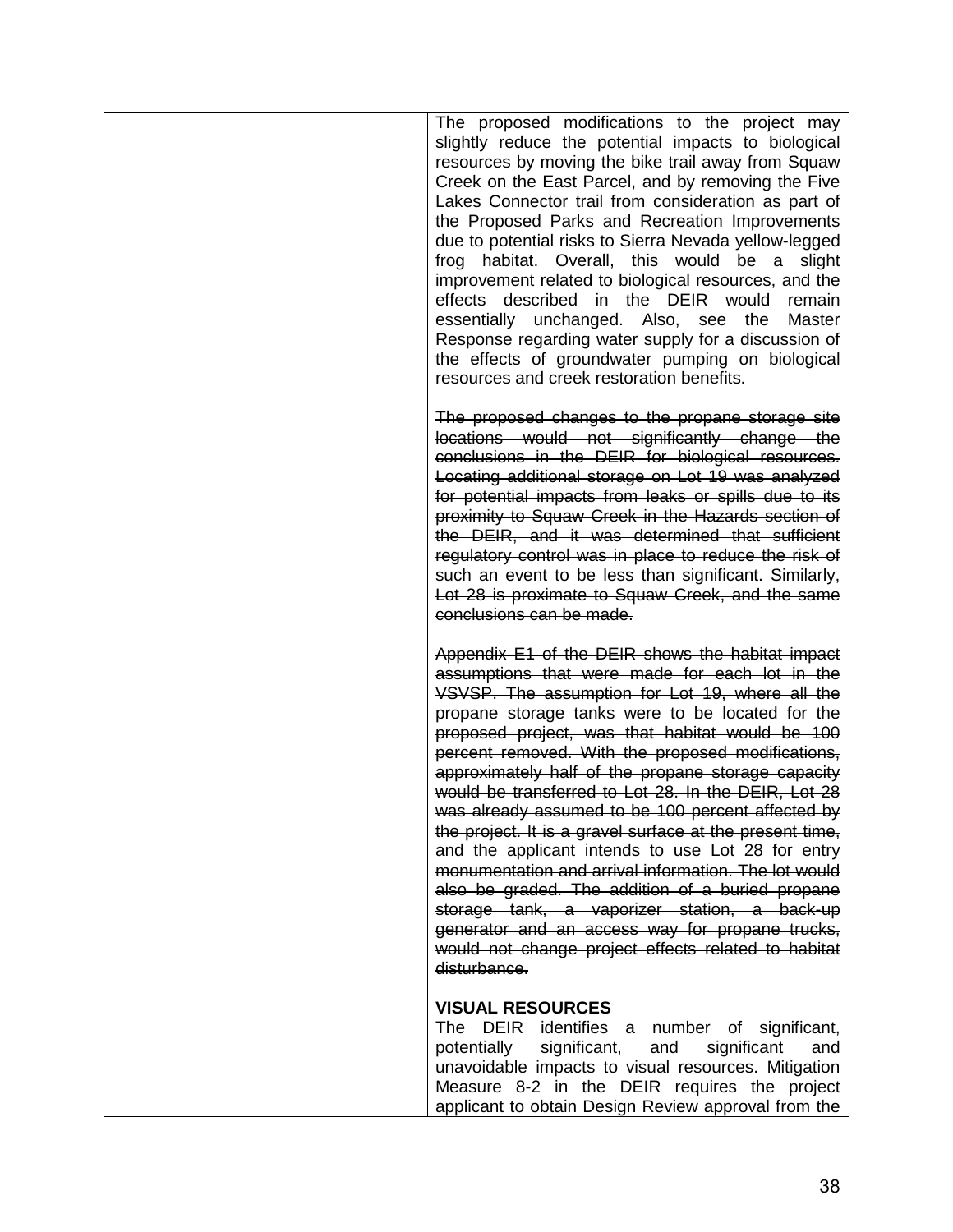| Placer County Design/Site Review Committee prior<br>to submittal of Improvement Plans or Building<br>Permits. In addition, all project phases must be<br>with the Plan Area<br>Development<br>compatible<br>Standards prescribed in Appendix B of the VSVSP.<br>Since release of the DEIR, the project applicant has<br>worked with Placer County's Squaw Valley Design<br>Review Committee to improve the design features of<br>the project so as to better meet the objectives of the<br>Specific Plan, and to improve consistency with the<br>vision and objectives of the SVGPLUO.                                                                                                                                                                                                                                                                                                                                                                                                                                                                                 |
|------------------------------------------------------------------------------------------------------------------------------------------------------------------------------------------------------------------------------------------------------------------------------------------------------------------------------------------------------------------------------------------------------------------------------------------------------------------------------------------------------------------------------------------------------------------------------------------------------------------------------------------------------------------------------------------------------------------------------------------------------------------------------------------------------------------------------------------------------------------------------------------------------------------------------------------------------------------------------------------------------------------------------------------------------------------------|
| Most of the modifications to the project that have<br>been proposed by the applicant are a result of the<br>recommendations of the Design Review Committee.<br>The reduced building heights, broader passageways,<br>and increased setbacks of structures are all intended<br>to help reduce the overall visual impacts to residents<br>and visitors. This, together with compliance with the<br>Placer County Development Standards and Design<br>Guidelines, would serve to further reduce the<br>potential visual impacts of the project. However, the<br>significant impacts associated with adverse effects<br>on views from view blockage of the lower slopes of<br>the background mountains, while slightly reduced,<br>would continue to be significant to those who<br>frequently visit or live in the valley; the changes in the<br>viewshed would remain substantial because view<br>blockage would occur, even if less than with the<br>project evaluated in the DEIR, and because the long-<br>term trend of development of the valley would<br>continue. |
| The reduced heights and wider passageways in the<br>proposed modifications would also reduce the<br>shadowing effects of structures in the project area,<br>which is already a less-than-significant impact.                                                                                                                                                                                                                                                                                                                                                                                                                                                                                                                                                                                                                                                                                                                                                                                                                                                           |
| The project modifications to the East Parcel include<br>landscaping on the north and west sides to screen<br>night lighting from adjacent residential parcels. This<br>will bring the project into compliance with Mitigation<br>Measure 8-5a as recommended in the DEIR. With<br>this mitigation measure, lighting or glare generated<br>by the project would have a less-than-significant<br>impact on the day and nighttime views of the East<br>Parcel.                                                                                                                                                                                                                                                                                                                                                                                                                                                                                                                                                                                                            |
| The modifications to the project also include the<br>anticipated placement of propane storage facilities on<br>Lot 28. The propane tanks themselves will be below                                                                                                                                                                                                                                                                                                                                                                                                                                                                                                                                                                                                                                                                                                                                                                                                                                                                                                      |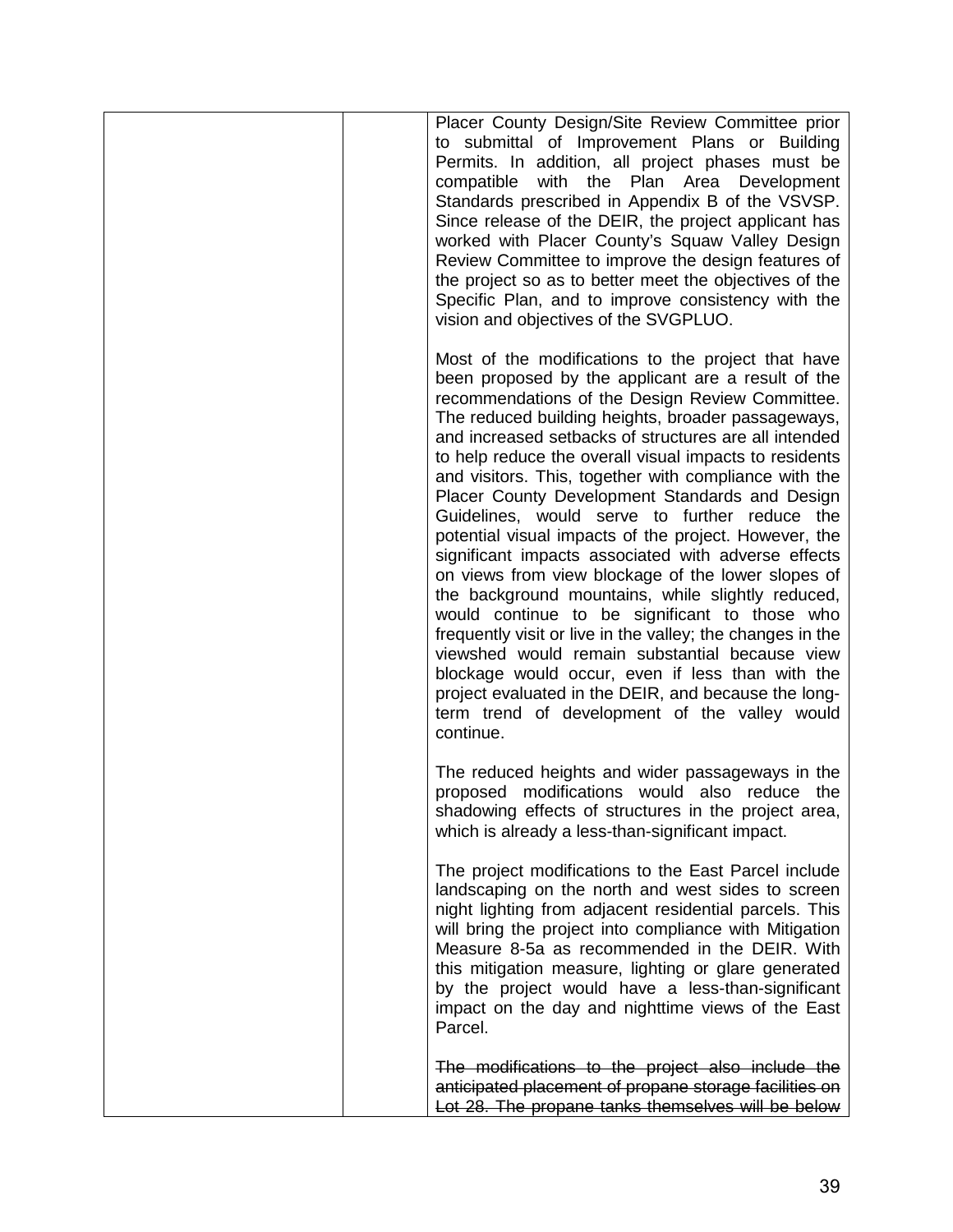| ground, and associated facilities that are above<br>ground will be screened by landscaping vegetation<br>and rock walls consistent with Placer County<br>Development Standards and Design Guidelines.<br>Additional scenic screening may be recommended at<br>the project approval stage to accommodate site-<br>specific needs for these two sites. Because of the<br>proposed screening, this modification would not alter<br>the overall significance of impacts to visual resources<br>associated with the project.                                                                                                                                                                                                                                                                                                                                                                                                                                                                                                                                                                                                                                                                                                                                                                                                                                                                                                                                                                                                                                                                                                                                                                 |
|-----------------------------------------------------------------------------------------------------------------------------------------------------------------------------------------------------------------------------------------------------------------------------------------------------------------------------------------------------------------------------------------------------------------------------------------------------------------------------------------------------------------------------------------------------------------------------------------------------------------------------------------------------------------------------------------------------------------------------------------------------------------------------------------------------------------------------------------------------------------------------------------------------------------------------------------------------------------------------------------------------------------------------------------------------------------------------------------------------------------------------------------------------------------------------------------------------------------------------------------------------------------------------------------------------------------------------------------------------------------------------------------------------------------------------------------------------------------------------------------------------------------------------------------------------------------------------------------------------------------------------------------------------------------------------------------|
| <b>TRANSPORTATION AND CIRCULATION</b><br>The proposed modifications to the Specific Plan<br>would not change the maximum number of new<br>residential units or bedrooms or square footage of<br>restaurant, retail, and other uses. Therefore, traffic<br>generation as described in the DEIR would not<br>change. The project modifications include minor<br>changes to the pedestrian and vehicular circulation<br>pattern in the Village Core. The plaza areas and<br>courtyard of buildings 1-A and 1-B have been<br>redesigned and expanded, and the plaza width and<br>building separation at buildings 3 and 4 have been<br>increased. Pedestrian passageways have also been<br>widened. The bike trail that passes through the East<br>parcel has been moved within the parcel, but<br>capacity and access to the bike trail has not<br>changed. Vehicular circulation at the shipping and<br>receiving structure on the East Parcel has also been<br>improved, creating a drive-through passage rather<br>than a back-in and out pattern. These changes would<br>make modest improvements to the circulation<br>patterns in the project area, but the impacts and<br>mitigation needs described for the project in the<br>DEIR remain essentially unchanged. Access ways<br>for propane trucks to Lot 28 as part of the<br>modifications related to the propane storage facility<br>would not significantly affect transportation or<br>circulation patterns in the project area. Finally, new<br>crosswalk facilities on Squaw Valley Road outside of<br>the Specific Plan area would improve pedestrian<br>circulation patterns and enhance public safety in<br>these areas. |
| <b>HYDROLOGY AND WATER QUALITY</b><br>The project modifications would reduce the footprint<br>of impervious surfaces on the East Parcel, thereby<br>slightly increasing groundwater recharge, and slightly<br>reducing potential water quality impacts to Squaw<br>Creek with reduced surface runoff. The footprint of<br>the parking garage is smaller, the bike trail that was                                                                                                                                                                                                                                                                                                                                                                                                                                                                                                                                                                                                                                                                                                                                                                                                                                                                                                                                                                                                                                                                                                                                                                                                                                                                                                        |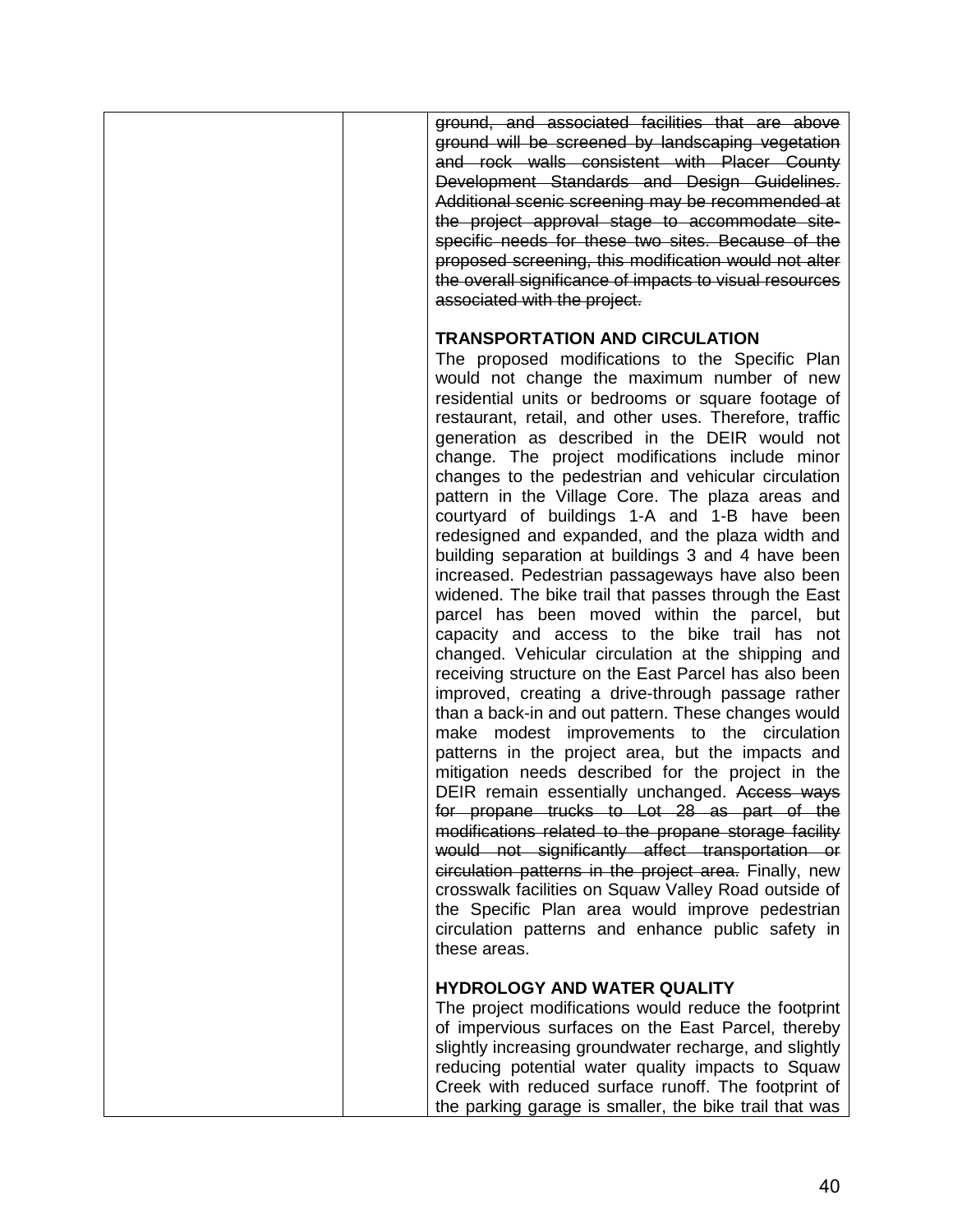|                                                                                                                                                                                                              |                            | on the Squaw Creek side of the development on the<br>East Parcel has been moved to the Squaw Valley<br>Road side, and Lot 44 has been designated as open<br>space. These changes are minor in the scope of the<br>overall project, however.                                                                                                                                                                                                                                                                                                                                                                                                                                                                                                                                                                                                                                                                                                                                                                                                                                                              |
|--------------------------------------------------------------------------------------------------------------------------------------------------------------------------------------------------------------|----------------------------|----------------------------------------------------------------------------------------------------------------------------------------------------------------------------------------------------------------------------------------------------------------------------------------------------------------------------------------------------------------------------------------------------------------------------------------------------------------------------------------------------------------------------------------------------------------------------------------------------------------------------------------------------------------------------------------------------------------------------------------------------------------------------------------------------------------------------------------------------------------------------------------------------------------------------------------------------------------------------------------------------------------------------------------------------------------------------------------------------------|
|                                                                                                                                                                                                              |                            | The project modifications include adding a new site<br>for a propane storage facility on Lot 28. This will add<br>impervious surfaces to the site, but reduce the<br>amount of additional development originally<br>proposed for Lot 19 in the Specific Plan. The total<br>amount of impervious surfaces that may affect<br>groundwater recharge and surface runoff will be<br>generally offset with the new modifications, and the<br>changes are minor in the scope of the overall project.<br>The proposed modifications would not alter the<br>effects identified for hydrology and water quality in<br>the DEIR.                                                                                                                                                                                                                                                                                                                                                                                                                                                                                    |
|                                                                                                                                                                                                              |                            | <b>HAZARDOUS MATERIALS AND HAZARDS</b><br>The project modifications would not change the<br>potential for hazardous materials to be found in the<br>project area or the potential for exposure to<br>hazards. The modifications made to the propane<br>distribution system will be subject to the pipeline<br>safety regulations of the California Public Utility<br>System. The proposed modification to transport and<br>delivery of propane to two site locations rather than<br>one is also subject to regulatory oversight by the<br>state and federal government. No additional<br>hazardous impacts are anticipated from this change<br>to the proposed project. Lot 28, which has been<br>proposed as a possible propane storage site is<br>similar in characteristics, including proximity to<br>Squaw Creek, to Lot 19, which was originally<br>proposed as the only propane storage location. The<br>effects and mitigation measures related to hazardous<br>materials and hazards would remain essentially<br>unchanged with the proposed modifications from<br>those described in the DEIR. |
| <b>Final EIR</b><br>Chapter 2, Section 2.3.2 and<br>Chapter 4, Section 4.1.1<br>Mitigation Measure 6-1c:<br><b>Implement Mitigation</b><br>Measure 13-4 and monitor<br>and respond to groundwater<br>effects | $2 - 18$<br>and<br>$4 - 7$ | The following text is added to Mitigation Measure 6-<br>$1c$ :<br>"If monitoring and surveys indicate that riparian<br>and/or wet meadow vegetation is being lost and/or<br>degraded at levels that could impair the viability and<br>value of the wet meadow and/or riparian habitat, and<br>that change is correlated with lowered groundwater<br>levels as indicated by monitoring wells and pumping<br>data, one or more of the following steps shall be<br>undertaken to ensure that there is no net loss of                                                                                                                                                                                                                                                                                                                                                                                                                                                                                                                                                                                        |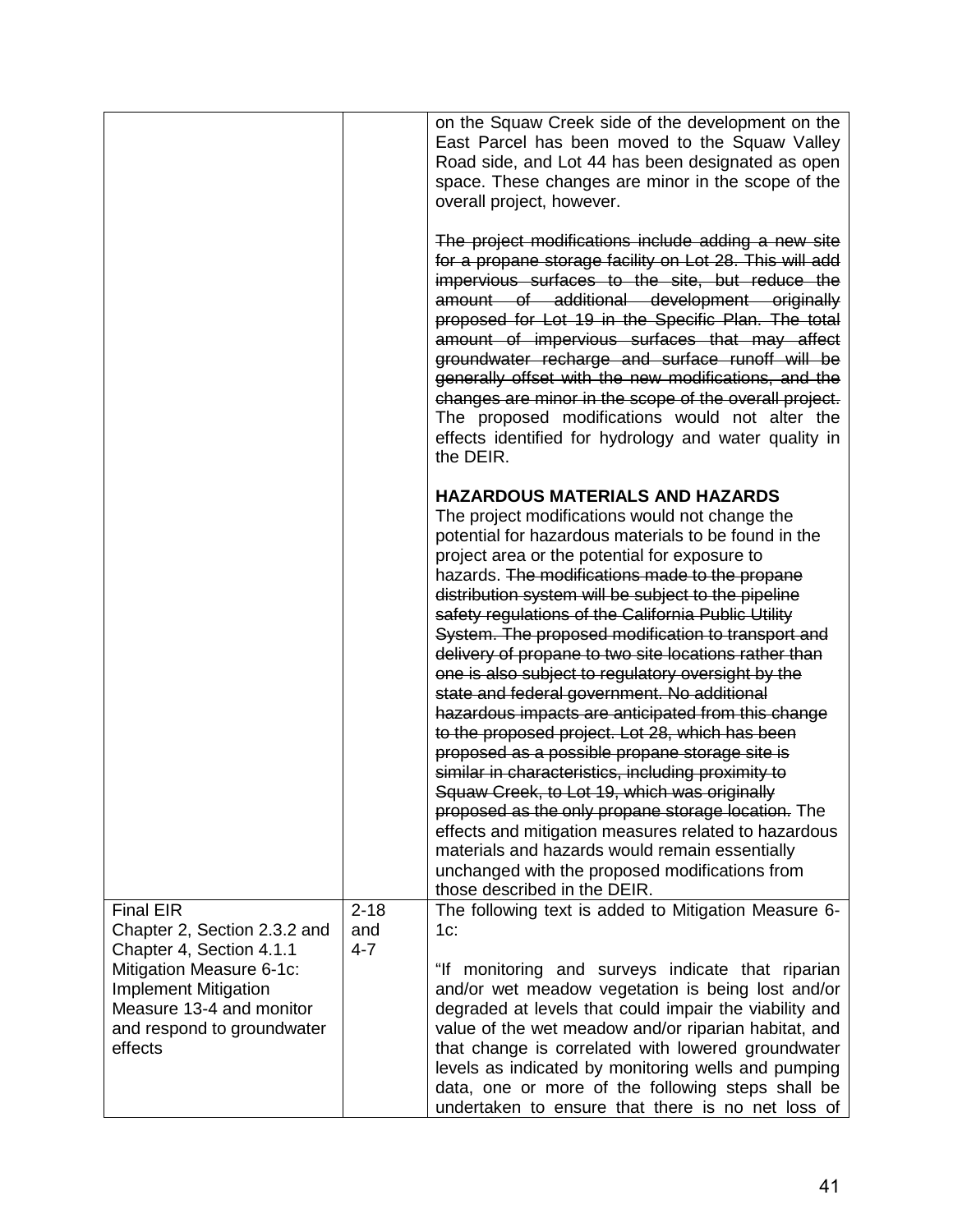|                                                                                                                                                                                                              |                                                                           | acreage and/or value of wet meadow habitat:<br>Work with the SVPSD to reduce potable water<br>$\bullet$<br>demand at a level commensurate to<br>the<br>increased irrigation<br><u>demand</u><br>during<br>the<br>dry<br>season.                                                                                                                                                                                                                                                                                                                                                                                                                                                                                                                                              |
|--------------------------------------------------------------------------------------------------------------------------------------------------------------------------------------------------------------|---------------------------------------------------------------------------|------------------------------------------------------------------------------------------------------------------------------------------------------------------------------------------------------------------------------------------------------------------------------------------------------------------------------------------------------------------------------------------------------------------------------------------------------------------------------------------------------------------------------------------------------------------------------------------------------------------------------------------------------------------------------------------------------------------------------------------------------------------------------|
| <b>Final EIR</b><br>Chapter 2, Section 2.3.2 and<br>Chapter 4, Section 4.1.1<br>Mitigation Measure 6-1c:<br><b>Implement Mitigation</b><br>Measure 13-4 and monitor<br>and respond to groundwater<br>effects | $2 - 18$<br>and<br>$4 - 7$                                                | The following footnotes are added to Mitigation<br>Measure 6-1c:<br><sup>1</sup> Responsibility for funding, monitoring and carrying<br>out this mitigation measure is the sole responsibility<br>of the Project and imposes no burden of any kind on<br>the Squaw Valley Public Service District. At its option<br>and at its sole discretion, the District may choose to<br>work directly with the Project proponent to adjust the<br>pumping regime or make other adjustments to well<br>field operations.                                                                                                                                                                                                                                                                |
|                                                                                                                                                                                                              |                                                                           | <sup>2</sup> The Squaw Valley Public Service District currently<br>operates programs to fund and construct efficiency<br>improvements to its water system and end users.<br>This project may provide additional funding to<br>augment existing programs to enhance water system<br>efficiency and end user efficiency.                                                                                                                                                                                                                                                                                                                                                                                                                                                       |
| <b>Final EIR</b><br>Chapter 2, Section 2.3.14<br>Chapter 3, Section 3.2.3C<br><b>Responses to Comments</b>                                                                                                   | $2 - 70$<br>and $2-$<br>$71$ , and<br>$3.2.3 - 73$<br>and<br>$3.2.3 - 74$ | The text of response L5-6 is modified as follows.<br>Because the text in the Final EIR included underline<br>and strike through modifications, the modifications<br>specific to this change are shown in thick underline<br>and double strikethrough.<br>The comment relates to a statement in Section 14.1,<br>"Existing Setting," of Chapter 14, "Public Services<br>and Utilities," of the DEIR. To more accurately<br>describe existing conditions related to the remaining<br>eapacity of the TRI, and to reflect input from T-TSA.<br>the last paragraph of Section 14.1.2, "Wastewater," is<br>revised as follows:                                                                                                                                                    |
|                                                                                                                                                                                                              |                                                                           | The 17-mile TRI sewer line transports wastewater flows<br>to the wastewater treatment facility located east of<br>Truckee in the Martis Valley, which is also operated by<br>T-TSA. The capacity of the treatment facility is 9.6<br>MGD on a seven day dry weather average flow<br>basis and the capacity at the upstream end of the TRI<br>is 6.0 MGD. Both the treatment plant and TRI are<br>operating at approximately 80 percent of capacity.<br>Based on this information, In 2012, the remaining<br>available capacities at the treatment plant and in the<br>TRI are were estimated to be 1.92 MGD and 1.20<br>MGD, respectively (MacKay & Somps<br>2012b). Therefore, the treatment plant is operating at<br>approximately 80 percent of capacity. The capacity of |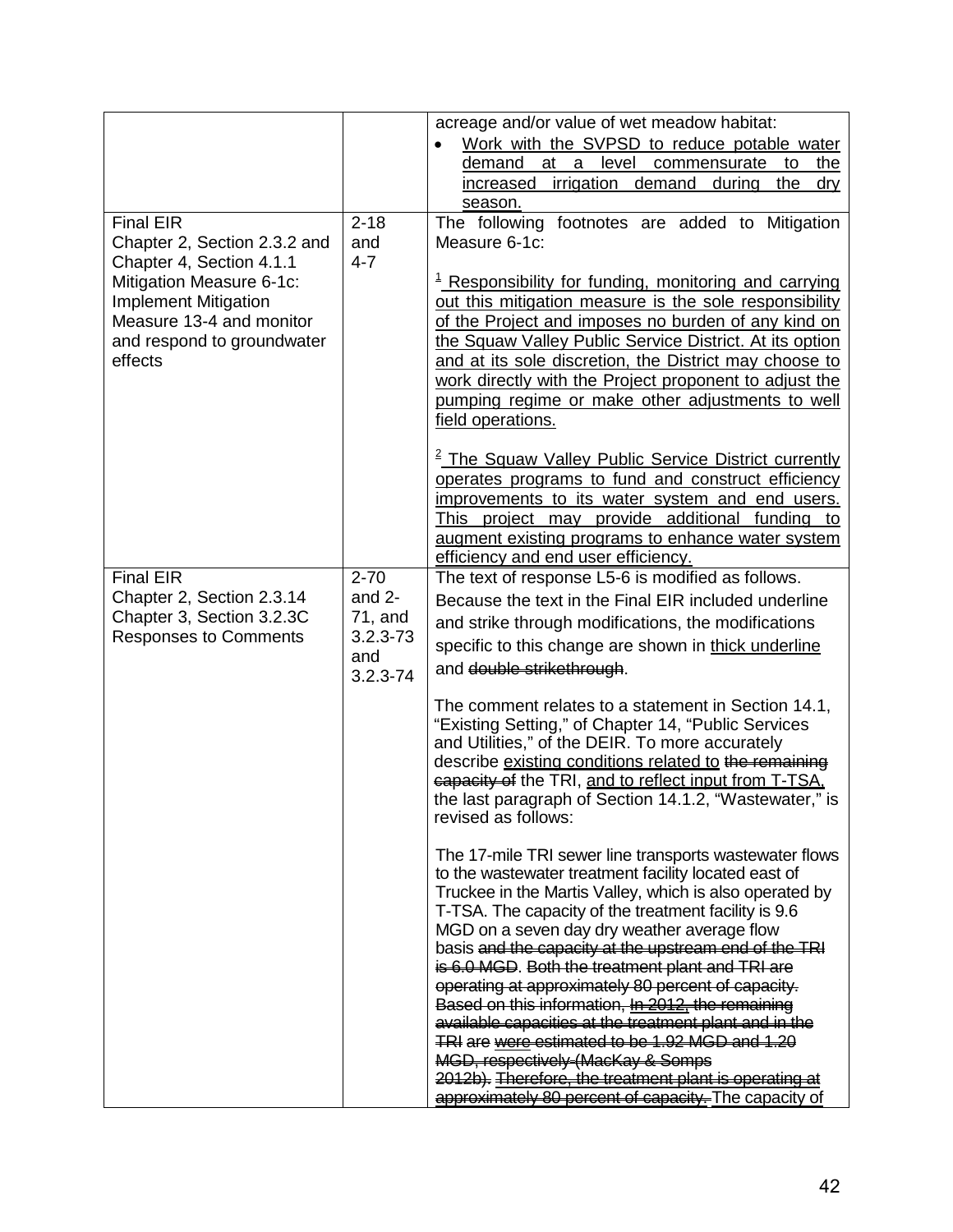|                              |              | the TRI is limited by existing bottlenecks, and T-TSA is |
|------------------------------|--------------|----------------------------------------------------------|
|                              |              | currently studying the possibility of upsizing and       |
|                              |              | replacing sections of the TRI.                           |
|                              |              |                                                          |
|                              |              | As indicated in response to comment L5-2, Impact         |
|                              |              | 14-2 in the DEIR correctly characterizes the current     |
|                              |              | condition of the TRI and discloses that there may not    |
|                              |              | be sufficient capacity during peak flow periods to       |
|                              |              | serve the project in addition to existing flows.         |
|                              |              | Therefore, this text modification does not change the    |
|                              |              | analysis or conclusions reached in the DEIR.             |
| <b>Final EIR</b>             | $2 - 70$     | The text of response L5-7 is modified as follows.        |
| Chapter 2, Section 2.3.14    | and          | Because the text in the Final EIR included underline     |
| Chapter 3, Section 3.2.3C    | $3.2.3 - 74$ |                                                          |
| <b>Responses to Comments</b> |              | and strike through modifications, the modifications      |
|                              |              | specific to this change are shown in thick underline     |
|                              |              | and double strikethrough.                                |
|                              |              |                                                          |
|                              |              | The first paragraph under "Impact 14-2: Increased        |
|                              |              | demand for wastewater collection, conveyance, and        |
|                              |              | treatment" on page 14-36 of Chapter 14, "Public          |
|                              |              | Services and Utilities," of the DEIR is revised as       |
|                              |              | follows to reflect the information provided in the       |
|                              |              | comment:                                                 |
|                              |              |                                                          |
|                              |              | The SVPSD owns and operates the wastewater               |
|                              |              | collection system that serves Squaw Valley. The          |
|                              |              | project would connect to existing SVPSD                  |
|                              |              | transmission lines. T-TSA would provide wastewater       |
|                              |              | treatment at its existing water reclamation plant,       |
|                              |              | located in Nevada County along the Truckee River,        |
|                              |              | east of the Town of Truckee. The plant, which has a      |
|                              |              | capacity of 9.6 MGD, provides primary and                |
|                              |              | secondary treatment, phosphorus removal, biological      |
|                              |              | nitrogen removal, disinfection, and effluent filtration  |
|                              |              | (T-TSA 2012). The project could generate 0.350           |
|                              |              | MGD of ADWF and 0.852 of PWWF at buildout                |
|                              |              | (MacKay & Somps 2014d). In 2012, the The                 |
|                              |              | remaining capacity at the treatment plant is was         |
|                              |              | estimated to be 1.92 MGD. Therefore, the treatment       |
|                              |              | plant has sufficient capacity to serve the project at    |
|                              |              | buildout, even at peak wet weather flows. As of 2012,    |
|                              |              | the treatment plant was operating at 80 percent of       |
|                              |              | capacity (7.68/9.60 MGD) (MacKay & Somps                 |
|                              |              | 2012b). The WRP currently has sufficient capacity to     |
|                              |              | serve a development as large as the proposed             |
|                              |              | project. However, capacity allocations for customers     |
|                              |              | and projects in T-TSA's service areas are made in        |
|                              |              | accordance with T-TSA's rules and regulations in the     |
|                              |              | erder that applications are received. As specific        |
|                              |              | elements of the The project are proposed, they would     |
|                              |              | be required to obtain a Will Serve letter                |
|                              |              | from SVPSD T-TSA and a SVPSD T-TSA                       |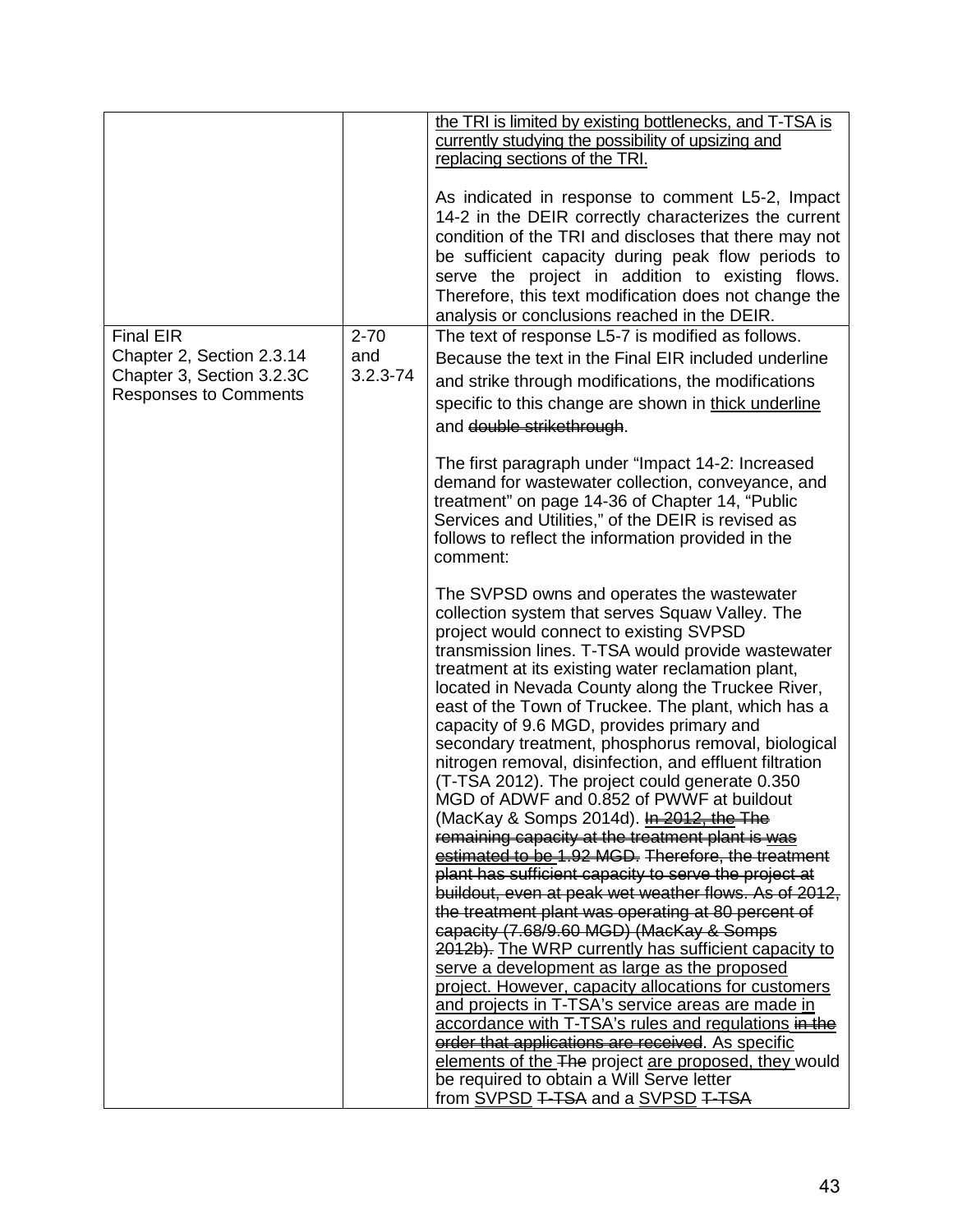|                                                                                                                                      |          | representative's signature shall be provided on the<br>Improvement Plans.                                                                                                                                                                                                                                                                                                                                                                                                                                                                                                                                                                                                                                                                                                                                                                                                                                                                                                                                                                                                                                                                                                                                                                                                                                                                 |
|--------------------------------------------------------------------------------------------------------------------------------------|----------|-------------------------------------------------------------------------------------------------------------------------------------------------------------------------------------------------------------------------------------------------------------------------------------------------------------------------------------------------------------------------------------------------------------------------------------------------------------------------------------------------------------------------------------------------------------------------------------------------------------------------------------------------------------------------------------------------------------------------------------------------------------------------------------------------------------------------------------------------------------------------------------------------------------------------------------------------------------------------------------------------------------------------------------------------------------------------------------------------------------------------------------------------------------------------------------------------------------------------------------------------------------------------------------------------------------------------------------------|
| <b>Final EIR</b><br>Chapter 2, Section 2.3.18                                                                                        | $2 - 85$ | To clarify the impact conclusion, the following text is<br>added to the last paragraph of the analysis for impact<br>$18 - 20$ :                                                                                                                                                                                                                                                                                                                                                                                                                                                                                                                                                                                                                                                                                                                                                                                                                                                                                                                                                                                                                                                                                                                                                                                                          |
|                                                                                                                                      |          | Mitigation Measure 18-20: Implement Mitigation<br>Measures 9-2a through 9-2d.                                                                                                                                                                                                                                                                                                                                                                                                                                                                                                                                                                                                                                                                                                                                                                                                                                                                                                                                                                                                                                                                                                                                                                                                                                                             |
|                                                                                                                                      |          | Implementation of Mitigation Measures 9-2a through<br>9-2d, which include conducting traffic management<br>along Squaw Valley Road, would reduce this<br>cumulative impact to a less-than-significant level<br>because operations would be restored to acceptable<br>levels. The traffic management procedures<br>recommended for the Squaw Valley Road/Wayne<br>Road and Squaw Valley Road/Squaw Creek Road<br>intersections were analyzed to determine how the<br>LOS would change. With the use of traffic<br>management personnel, they would each operate<br>similar to a two-phased signalized intersection.<br>Based on the cumulative plus project traffic volumes<br>and anticipated right-of-way allocations, these<br>intersections would operate at LOS C or better with<br>traffic management except that the intersection of<br>Squaw Valley Road/Village East Road, which would<br>primarily operate at LOS C or better, would be<br>subject to intermittent degradations during peak<br>operations where temporary slippage to LOS F would<br>occur. However, Specific Plan Policy CP-1 permits<br>LOS F during limited peak periods if falling within the<br>criteria outlined in this policy. This intersection falls<br>within the parameters of policy CP-1. Therefore this<br>impact would be less than significant. |
| <b>Final EIR</b><br>Chapter 3, Section 3.1.1,<br>Table 3-1: Comparison of<br>2014 WSA and 2015 WSA<br><b>Update: Historic Demand</b> | $3 - 7$  | The increases differences in total water demand<br>between the 2014 and 2015 WSAs is the result<br>SVPSD <del>,</del><br><b>SVMWC</b><br>higher<br><u>lower</u><br>0f<br>and<br>use,<br>and increased snowmaking water use in<br>2012<br>through 2014 as compared to average use between<br>2000 and 2012.                                                                                                                                                                                                                                                                                                                                                                                                                                                                                                                                                                                                                                                                                                                                                                                                                                                                                                                                                                                                                                |
| <b>Final EIR</b>                                                                                                                     | $3 - 84$ | <b>PROPANE STORAGE</b>                                                                                                                                                                                                                                                                                                                                                                                                                                                                                                                                                                                                                                                                                                                                                                                                                                                                                                                                                                                                                                                                                                                                                                                                                                                                                                                    |
| Chapter 3, Section 3.1.14,<br>Master Response: Mountain<br><b>Maintenance Facility</b>                                               |          | As evaluated in the DEIR, all of the propane needed<br>to serve development in the main Village area would<br>be stored in five 30,000-gallon storage tanks at a<br>"tank farm" in the mountain maintenance facility, and<br>would be distributed through the plan area via<br>underground pipelines. However, as described in<br>Section 2.1, "Project Modifications," of this FEIR, the<br>applicant has revised the proposal for storage of                                                                                                                                                                                                                                                                                                                                                                                                                                                                                                                                                                                                                                                                                                                                                                                                                                                                                            |
|                                                                                                                                      |          | propane such that two or three of the proposed tanks<br>would potentially be located on an alternative site                                                                                                                                                                                                                                                                                                                                                                                                                                                                                                                                                                                                                                                                                                                                                                                                                                                                                                                                                                                                                                                                                                                                                                                                                               |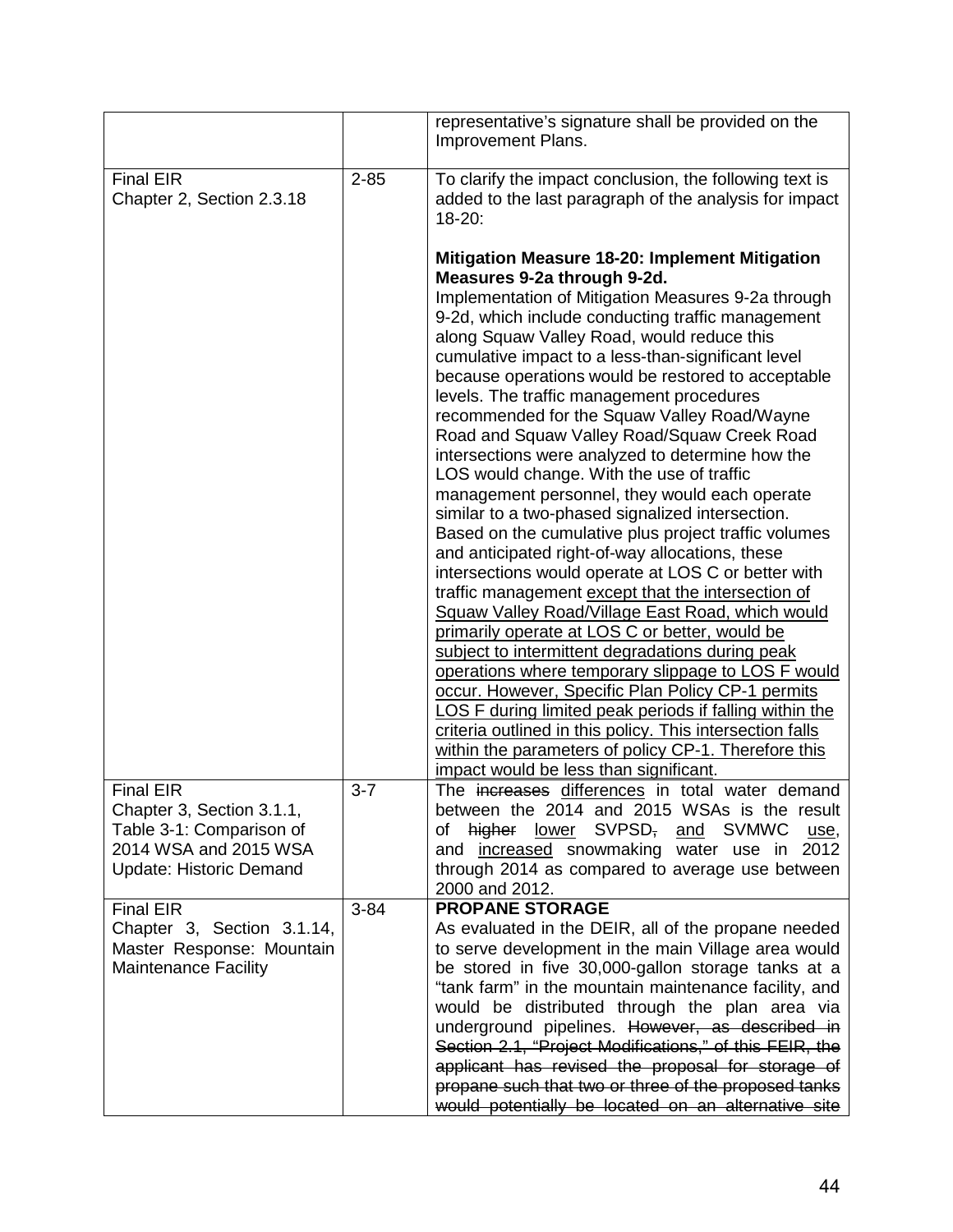|                                                                                                            |                  | south of Squaw Valley Road on Lot 28 (see Exhibit<br>3-1). The tanks would be buried, and would meet all<br>applicable local, State, and federal safety standards.<br>Adherence to existing regulations is anticipated to<br>reduce safety risks to an acceptable level on any of<br>these sites. As discussed on page 15-8 in Chapter<br>15, "Hazardous Materials and Hazards," of the DEIR,<br>the propane distribution system would be regulated<br>under Title 49 of the CFR adopted by the California<br>Public Utilities Commission under General Order<br>112-E. The California Public Utilities Commission's<br>Utilities Safety Branch administers the propane<br>program, scheduling<br>each<br>jurisdictional<br>safety<br>system for a safety audit at least once every 5 years<br>to assure compliance with the federal pipeline safety<br>regulations. The proposal to decentralize propane<br>storage would avoid concentrating residual safety<br>hazards in one area of the site. |
|------------------------------------------------------------------------------------------------------------|------------------|----------------------------------------------------------------------------------------------------------------------------------------------------------------------------------------------------------------------------------------------------------------------------------------------------------------------------------------------------------------------------------------------------------------------------------------------------------------------------------------------------------------------------------------------------------------------------------------------------------------------------------------------------------------------------------------------------------------------------------------------------------------------------------------------------------------------------------------------------------------------------------------------------------------------------------------------------------------------------------------------------|
| <b>Final EIR</b><br>Chapter 3, Section 3.1.14,<br>Master Response: Mountain<br><b>Maintenance Facility</b> | $3 - 85$         | Exhibit 3-1 depicting the Lot 28 Propane Site<br>Conceptual Plan is struck as this use is no longer<br>part of the project description.                                                                                                                                                                                                                                                                                                                                                                                                                                                                                                                                                                                                                                                                                                                                                                                                                                                            |
| <b>Final EIR</b><br>Chapter 3, Section 3.2.5C.2,<br><b>Response to Comments</b>                            | $3.2.5 -$<br>207 | The following text is struck from response I-54-10:<br>See the Master Response regarding the mountain<br>maintenance facility. In addition, since publication of<br>the DEIR, the applicant has proposed a modified<br>propane storage scenario. See Section 2.1 of this<br>FEIR for description and analysis of this modified<br>scenario.                                                                                                                                                                                                                                                                                                                                                                                                                                                                                                                                                                                                                                                        |
| <b>Final EIR</b><br>Chapter 3, Section 3.2.5L.2,<br><b>Response to Comments</b>                            | $3.2.5 -$<br>758 | The following text is struck from response I-240-2:<br>CEQA requires analysis of the potential for the<br>project to result in the release of potentially<br>hazardous materials into the environment. See the<br>Master<br>the<br>Response<br>regarding<br>mountain<br>maintenance facility for a discussion of safety<br>concerns because of proposed uses of Lot 19 and<br>Section 2.1 of this FEIR for the revised proposal for<br>propane storage. The Master Response regarding<br>the Reduced Density Alternative provides discussion<br>of the feasibility of implementing this alternative.                                                                                                                                                                                                                                                                                                                                                                                               |
| <b>Final EIR</b><br>Chapter 3, Section 3.2.5M.2,<br><b>Response to Comments</b>                            | $3.2.5 -$<br>762 | The following text is struck from response I-241-7:<br>Regarding the proposed location, financing, and<br>timeframe for construction of a new fire station, see<br>responses to comments O9-13 and O9-278 and<br>responses to comment letter LL1.                                                                                                                                                                                                                                                                                                                                                                                                                                                                                                                                                                                                                                                                                                                                                  |